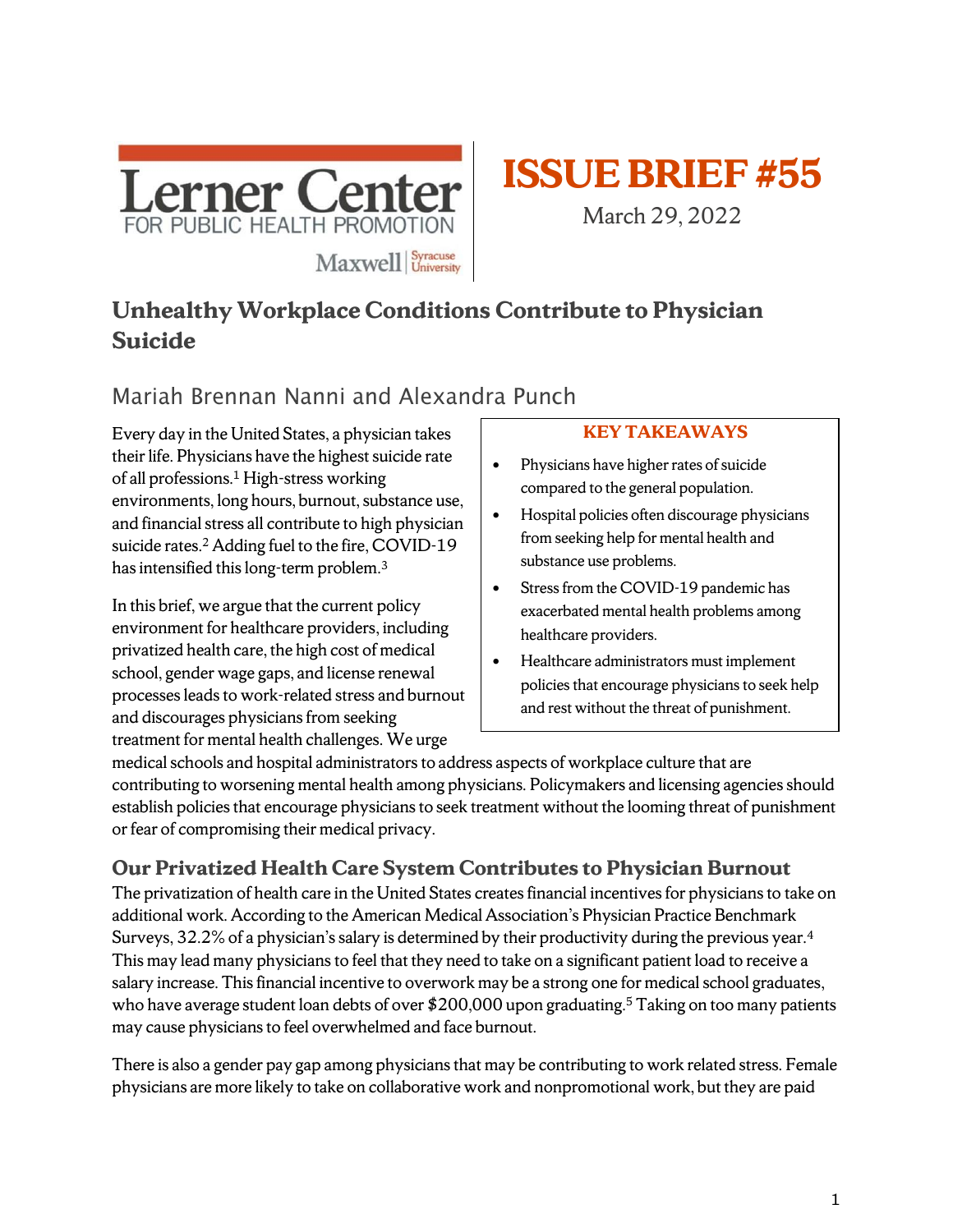less than their male colleagues, on average. Women who experience a gender pay gap are at 2.5 times higher risk of depression and are four times more likely to experience anxiety compared to men. $^6\,$ Combined with burnout, gender pay gaps and student loan debt further exacerbate conditionsthat may contribute to higher rates of mental health problems and suicide among physicians, especially for women.

## **The License Renewal Process Discourages Seeking Help for Mental Health Problems**

The license renewal process may be an additional stressor for medical professionals who are contemplating seeking mental health treatment. Renewal applications often ask broad questions concerning the physician's mental health history. While this is considered impermissible by law, nearly half of all licensure applications ask broad mental health questions beyond a physician's current mental health status, violating disability law.<sup>7</sup> This creates a difficult situation for physicians because once they admit to having depression, it can lead to discrimination in health, disability, life, and liability insurances. Further, physicians with a history of depression are often subjected to repeated, "humiliating and invasive" examinations.<sup>7</sup>While identifying and understanding physician mental health may be important to their ability to practice medicine, thislack of medical privacy perpetuates suffering and stigmatizes individuals with mental health problems.

## **Substance Use and Mental Health often Intersect**

The high rates of substance use among physicians also contribute to higher suicide risk. Like the general population, between 10-15% of U.S. physicians are diagnosed with a substance use disorder at some point in their lives. However, the rate of physician alcohol use is 6.2% higher than the general population.<sup>8</sup> It is estimated that nearly a quarter of physicians use alcohol to cope with burnout,<sup>9</sup> and rates of opioid use disorders among physicians are high.<sup>10</sup>

Physicians with easy access to prescription drugs may be at especially high risk. For example, anesthesiologists have been found to have substance use-related mortality and suicide mortality rates that are twice the rates for other healthcare professionals. <sup>11</sup> Worsening the problem, substance use disorders among physicians are typically diagnosed at more advanced stages than the general public. This may be attributed to physicians' desire to protect their employment and their prestige within their workplace. The longer the delay in defining addiction and seeking interventions, the greater the risk of accidental overdose or suicide.<sup>12</sup>

# **Mental Health from the Frontlines of a Global Pandemic**

COVID-19 has exacerbated the existing mental health crisis among physicians. Many frontline workers have experienced burnout from the long-lasting and dynamic pandemic. Physicians must not only take care of their patients, but also themselves. The effect of the pandemic on medical professionals includes increased distress, anxiety, and depressive symptoms. In a 2021 survey, more than 1 in 5 essential workers reported considering suicide in the past 30 days.<sup>13</sup> A study examining physician mental health during the COVID-19 pandemic found that a physician's depression, suicidal ideation, and burnout were associated with higher on-call burdens.3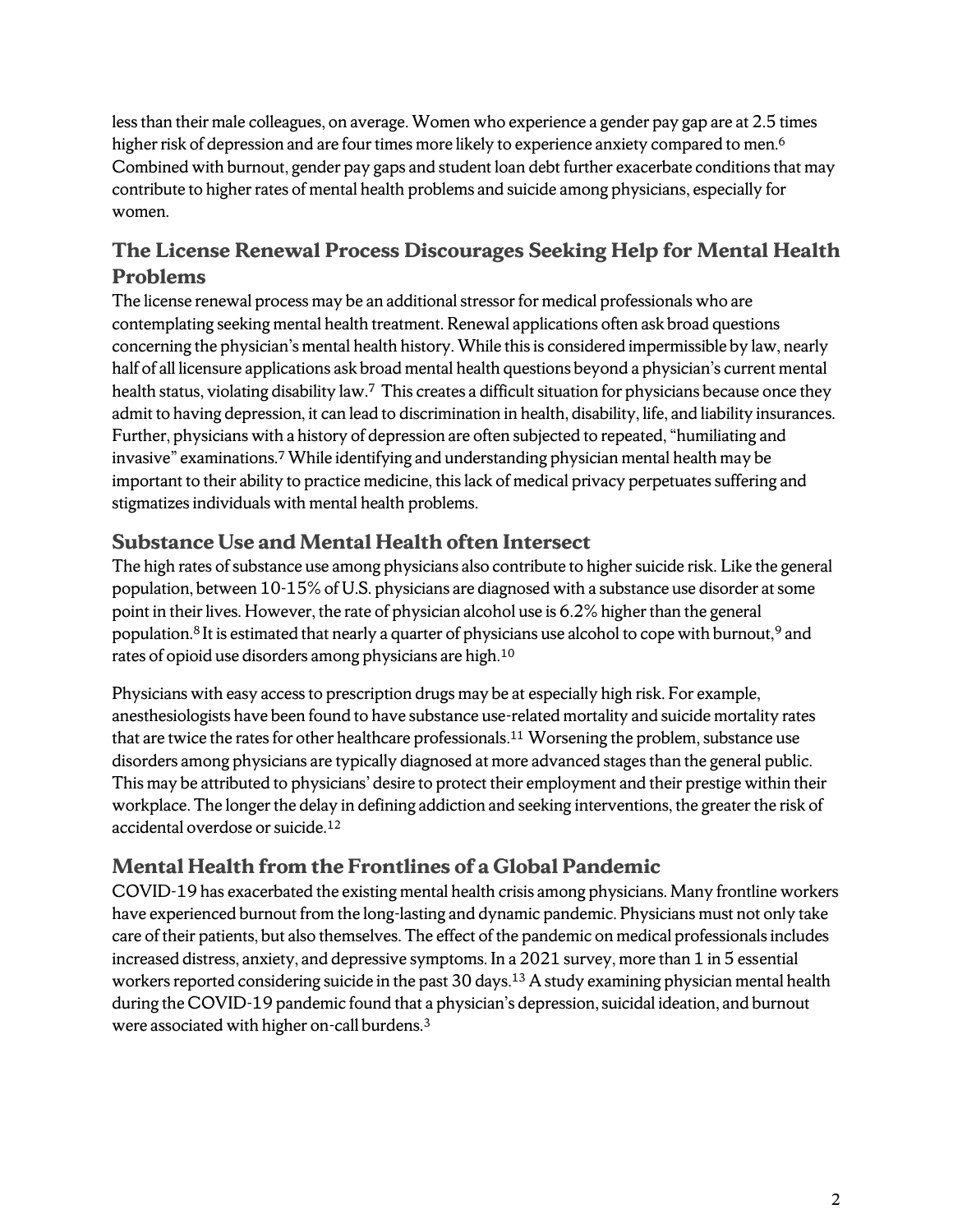## **We Need Policies that Encourage Physicians to Seek Help**

Burnout, depression, substance misuse, and suicide do not need to be occupational hazards for physicians. Below we discuss three strategies to address this crisis. We argue that changes at the institutional level, rather than the individual level, are needed to confront this public health concern.

#### **Hospitals and Licensing Boards Should Encourage Help-Seeking**

Like other populations, physicians remain hesitant to seek mental health care.<sup>14</sup> Consequences for seeking help for substance use or alcohol use disorders are severe for physicians, often including termination of employment and/or medical license suspension.<sup>15</sup> This is poor public health policy. Policy solutions need to strike a balance between protecting the right of a patient to have a mentally stable provider and the rights of a physician to seek help while maintaining their employment.

Currently, there is little incentive for struggling medical professionals to receive the help they want and need. Hospital leadership and state agencies that monitor physician conduct should encourage physicians to seek treatment when needed without fear of losing their livelihoods and carrying the burden of stigma. While Professional Assistance Programs exist, these programs are often rigid and based on outdated models of substance use treatment, such as requiring observed drug screenings, total abstinence from all mood altering substances, including alcohol, and voluntary surrendering of their professional license.<sup>16</sup> These actions are both punitive and potentially stigmatizing. What's more, they do not incentivize physicians to seek the assistance they may need.

The license renewal process should avoid broad health questions that go beyond the scope of a physician's current mental health. Further, licensing agencies should reevaluate how they approach physicians who have a documented history of mental illness. While fitness to practice medicine must include determining their moral, ethical, and mental abilities, this can be done through patient surveys, participation in continuing education seminars, background checks, and reviews of any malpractice documentation.

## **Hospitals Must Enact Early Interventions**

To help prevent mental health challenges among physicians, early interventions can help alleviate various stressors while future physicians are in medical school or beginning their residency. Burnout and depression are rampant among medical students. Nearly half of medical students report experiencing burnout and depressive symptoms.<sup>17</sup> Medical schools must do a better job of detecting and intervening early among medical students. Early interventions to address burnout and promote mental health should include increasing access to mental health services, establishing group advising and mentoring programs, and consider systematic changes to grading systems.<sup>18</sup>

## **Eliminate Stigmatizing Language**

Finally, in addition to encouraging treatment-friendly policies, we must also consider the language that we use when discussing physician suicide. Dialogue should shift from "committed suicide" to someone "died by suicide" to reduce the stigma associated with the act.<sup>2</sup> Shifting away from stigmatizing language can be an effective way to reduce barriers to medical students and physicians seeking and accepting mental health services while promoting health for both providers and their patients.

If you have been experiencing thoughts of suicide or self-harm, please call the National Suicide Prevention Lifeline at 1-800-273-8255 or the Doctor Lifeline at 1-888-409-0141.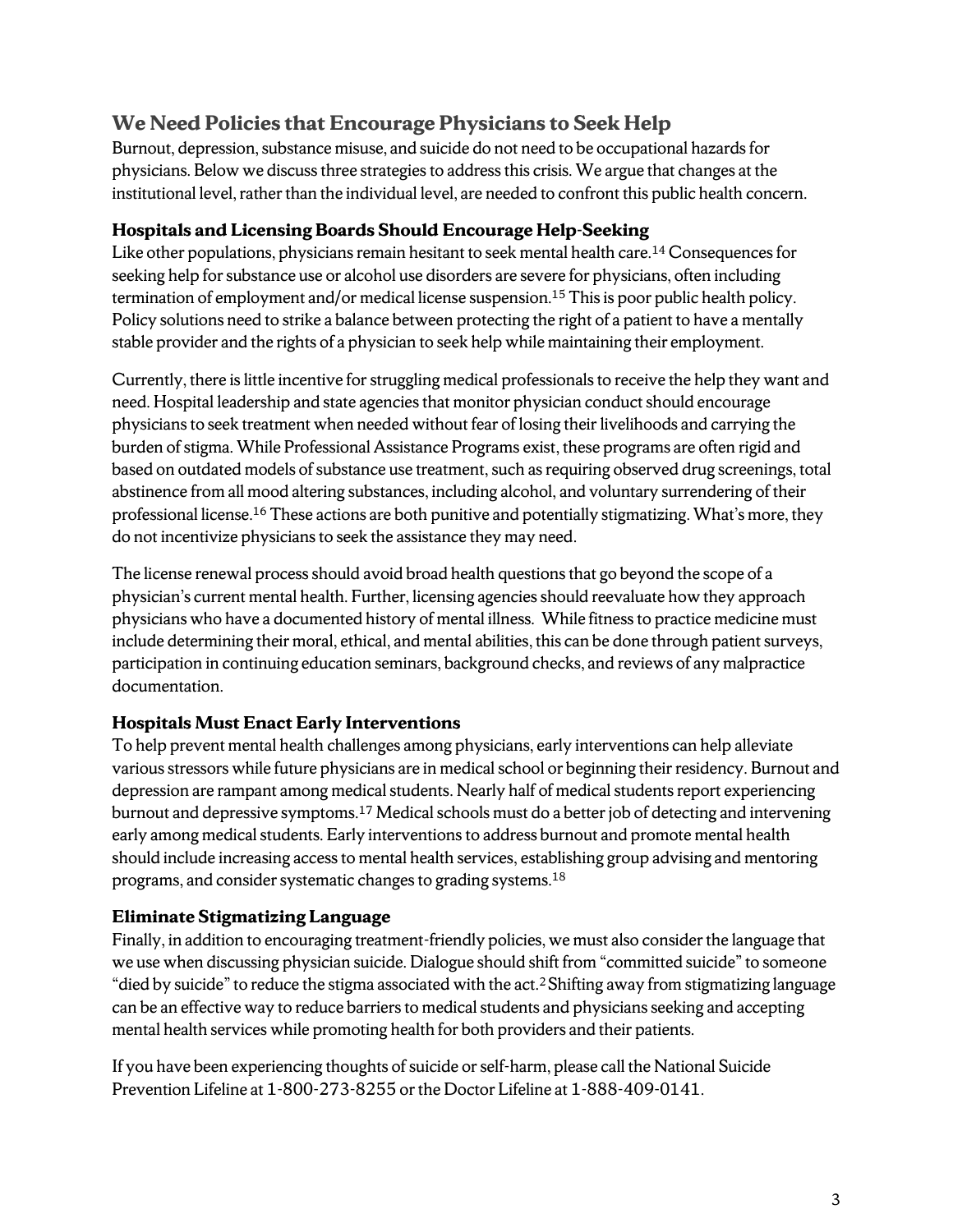## **References**

- 1. Anderson, P. (2019, May 29). Physicians Experience Highest Suicide Rate of Any Profession. [https://www.medscape.com/viewarticle/896257.](https://www.medscape.com/viewarticle/896257)
- 2. Bailey, S. R. (2020, September 16). *Now's the time to have a difficult talk about physician suicide*. American Medical Association. https://www.ama-assn.org/about/leadership/now-s-time-have-difficulttalk-about-physician-suicide.
- 3. Al-Humadi, S., Bronson, B., Muhlrad, S., Paulus, M., Hong, H., & Cáceda, R. (2021). Depression, suicidal thoughts, and burnout among physicians during the COVID-19 pandemic: A survey-based cross-sectional study. *Academic Psychiatry*, 45(5), 557-565.
- 4. Rama, A. (2018). How Are Physicians Paid? A Detailed Look at the Methods Used to Compensate Physicians in Different Practice Types and Specialties. American Medical Association Policy Research Perspectives.
- 5. Fresne, J., Youngclaus, J., Shick, M., & Earle, K. (2019, October). Medical Student Education: Debt, Costs, and Loan Repayment Fact Card. American Association of Medical Colleges.
- 6. Platt, Jonathan, Prins, Seth, Bates, Lisa, Keyes, Katherine (2016). Unequal depression for equal work? How the wage gap explains gendered disparities in mood disorders. Social Science & Medicine, Volume 149.
- 7. Andrew, L. B. (2018, August 1). *Physician Suicide*. Physician Suicide: Overview, Depression in Physicians, Problems with Treating Physician Depression. <https://emedicine.medscape.com/article/806779-overview#showall>
- 8. National Institute on Alcohol Abuse and Alcoholism. (2019). Alcohol Facts and Statistics.
- 9. Kane, L. (2020, January 15). Medscape National Physician Burnout & Suicide Report 2020: The Generational Divide. Medscape[. https://www.medscape.com/slideshow/2020-lifestyle-burnout-](https://www.medscape.com/slideshow/2020-lifestyle-burnout-6012460#9)[6012460#9.](https://www.medscape.com/slideshow/2020-lifestyle-burnout-6012460#9)
- 10. McLellan, A. T., Skipper, G. S., Campbell, M., & DuPont, R. L. (2008). Five year outcomes in a cohort study of physicians treated for substance use disorders in the United States. BMJ (Clinical research ed.), 337, a2038.
- 11. Rodrigues, Joao Vitor da Silva; Pereira, José E. Guimarães; Passarelli, Luisa Almeida; Guatura, Gabrielle M.G.B.; El Dib, Regina Risk of mortality and suicide associated with substance use disorder among healthcare professionals, European Journal of Anaesthesiology: July 2021 - Volume 38
- 12. Berge, K. H., Seppala, M. D., & Schipper, A. M. (2009). Chemical dependency and the physician. Mayo Clinic proceedings, 84(7), 625–631.
- 13. Czeisler, Mark É., Rashon I. Lane, Emiko Petrosky, Joshua F. Wiley, Aleta Christensen, Rashid Njai, Matthew D. Weaver, Rebecca Robbins, Elise R. Facer-Childs, Laura K. Barger, Charles A. Czeisler, Mark E. Howard, and Shantha M. W. Rajaratnam. 2020. "Mental Health, Substance Use, and Suicidal Ideation During the COVID-19 Pandemic — United States, June 24–30, 2020." Morbidity and Mortality Weekly Report 69(32):1049–57.
- 14. Saddawi-Konefka, D., Brown, A., Eisenhart, I., Hicks, K., Barrett, E., & Gold, J. A. (2021). Consistency between state medical license applications and recommendations regarding physician mental health. *JAMA: The Journal of the American Medical Association*, 325(19), 2017-2018.
- 15. Story, J., & Solberg, D. (2017). Barriers to Mental Illness and Substance Abuse Treatment Among Physicians and the Impact on Patient Care. *Missouri medicine*, *114*(2), 91–93.
- 16. New York State Education Department (2019), Professional Assistance Program, Accessed February 25, 2022 from: http://www.op.nysed.gov/prof/pap.htm
- 17. Richman, J. A., Flaherty, J. A., Rospenda, K. M., & Christensen, M. L. (1992). Mental health consequences and correlates of reported medical student abuse. *JAMA*, *267*(5), 692-694.